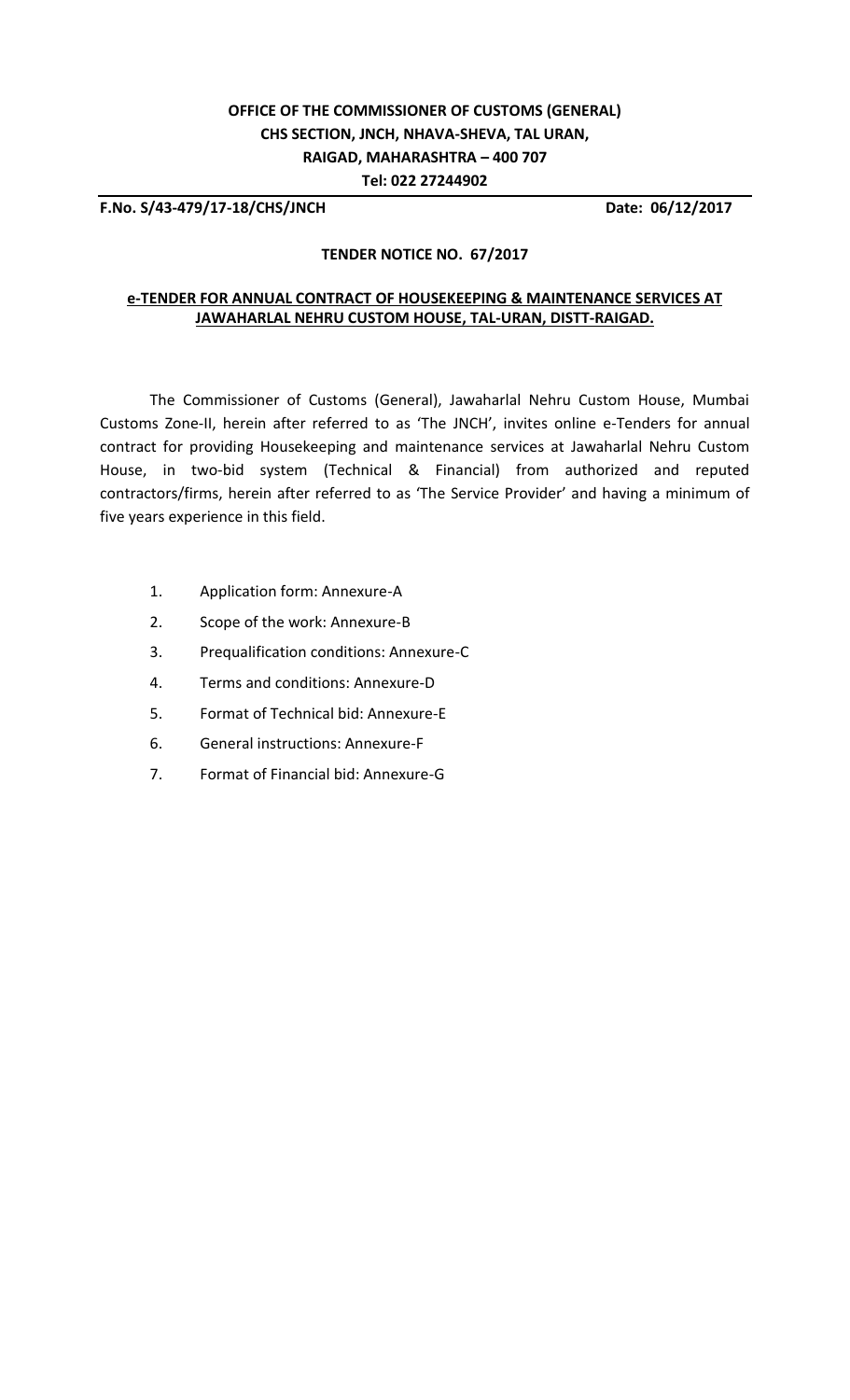The e-Tender form for qualifying bid prescribed in Annexure-B, C and E and the e-tender form for the financial bid as per Annexure G/BOQ format complete in all respects shall be submitted on-line on or before **01.01.2018 (1730Hrs).**

| <b>MODE OF TENDERING:</b>                                   | Only e-Tendering through our portal<br>www.eprocure.gov.in                                                                                                                                                                                                                                                                                                                                                                                                                                      |  |  |
|-------------------------------------------------------------|-------------------------------------------------------------------------------------------------------------------------------------------------------------------------------------------------------------------------------------------------------------------------------------------------------------------------------------------------------------------------------------------------------------------------------------------------------------------------------------------------|--|--|
| Scope of Work                                               | : Housekeeping and maintenance Service in entire JNCH<br>premises, including Building with ground + 7 storey<br>having three wings at each floor and its open area,<br>terrace of all the wings, vehicle parking area, entrance<br>lobby, corridors, toilets, various offices, housed in the<br>custom house. One building with ground $+$ 4 storey &<br>bunglow at Phunde Village Staff Quarter etc. in neat and<br>hygienic condition all throughout the day.<br>Open space: 1,57,298 sq. ft. |  |  |
|                                                             | Covered area: 1,56,153 sq. ft.                                                                                                                                                                                                                                                                                                                                                                                                                                                                  |  |  |
| <b>EARNEST MONEY DEPOSIT</b>                                | : Rs. 2,50,000/- (Rupees Two Lakh Fifty thousand only)                                                                                                                                                                                                                                                                                                                                                                                                                                          |  |  |
| LAST DATE AND TIME FOR :<br><b>SUBMISSION OF BID/TENDER</b> | 01.01.2018 (1730hrs)                                                                                                                                                                                                                                                                                                                                                                                                                                                                            |  |  |
| DATE AND TIME FOR OPENING<br>TECHNICAL/QUALIFYING BID:      | 02.01.2018 (1100hrs)                                                                                                                                                                                                                                                                                                                                                                                                                                                                            |  |  |
| DATE AND TIME FOR OPENING<br><b>FINANCIAL BID</b>           | 11.01.2018 (1100hrs)                                                                                                                                                                                                                                                                                                                                                                                                                                                                            |  |  |

The e-tender form can be downloaded from [www.eprocure.gov.in,](http://www.eprocure.gov.in/) [www.cbec.gov.in](http://www.cbec.gov.in/) and [www.jawaharcustoms.gov.in](http://www.jawaharcustoms.gov.in/)

# **(J. G. JADHAV)** ASSTT. COMMISSIONER OF CUSTOMS (CHS)

Copy to:

- i) Notice Board, CHS.
- Ii) DC/EDI Section, JNCH for uploading on JNCH and CBEC Website.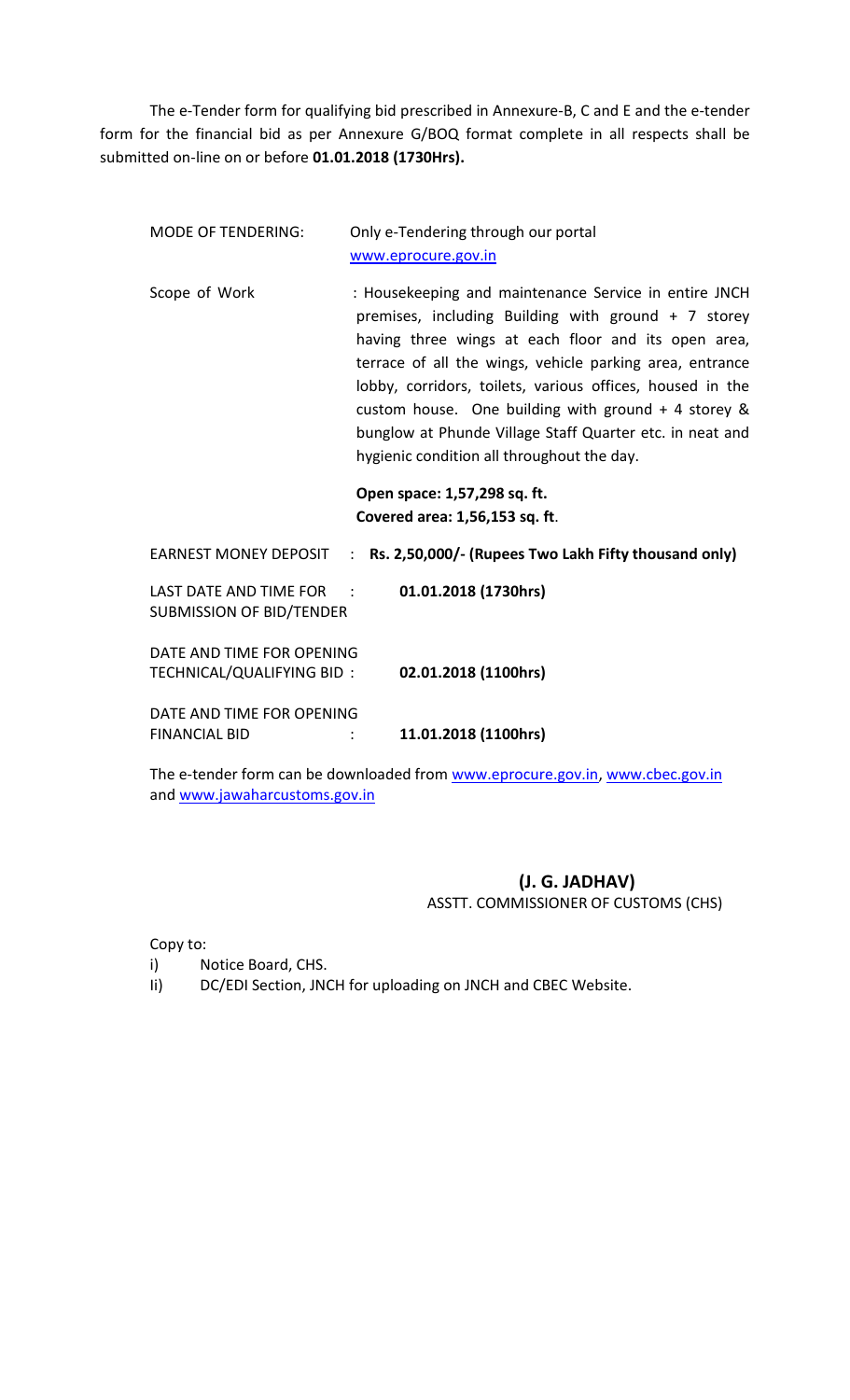de de la contrata de la contrata de la contrata de la contrata de la contrata de la contrata de la contrata de<br>Date:

From

To The Commissioner of Customs (General) Jawaharlal Nehru Custom House Nhava-Sheva, Uran, Raigad, Maharashtra – 400 707.

# **Sub: e-Tender for Annual Contract of Housekeeping & Maintenance Services at Jawaharlal Nehru Custom House, Tal-Uran, Dist. Raigad.**

I/we have read the contents of the terms and conditions mentioned in your tender schedule and its enclosures and agree to abide by the same.

I/We quote the rate inclusive of all taxes, etc in complete.

Yours faithfully

(Signature and stamp of the Service Provider, State legal status, Whether Prop., Partner, Registered firm, Company etc.)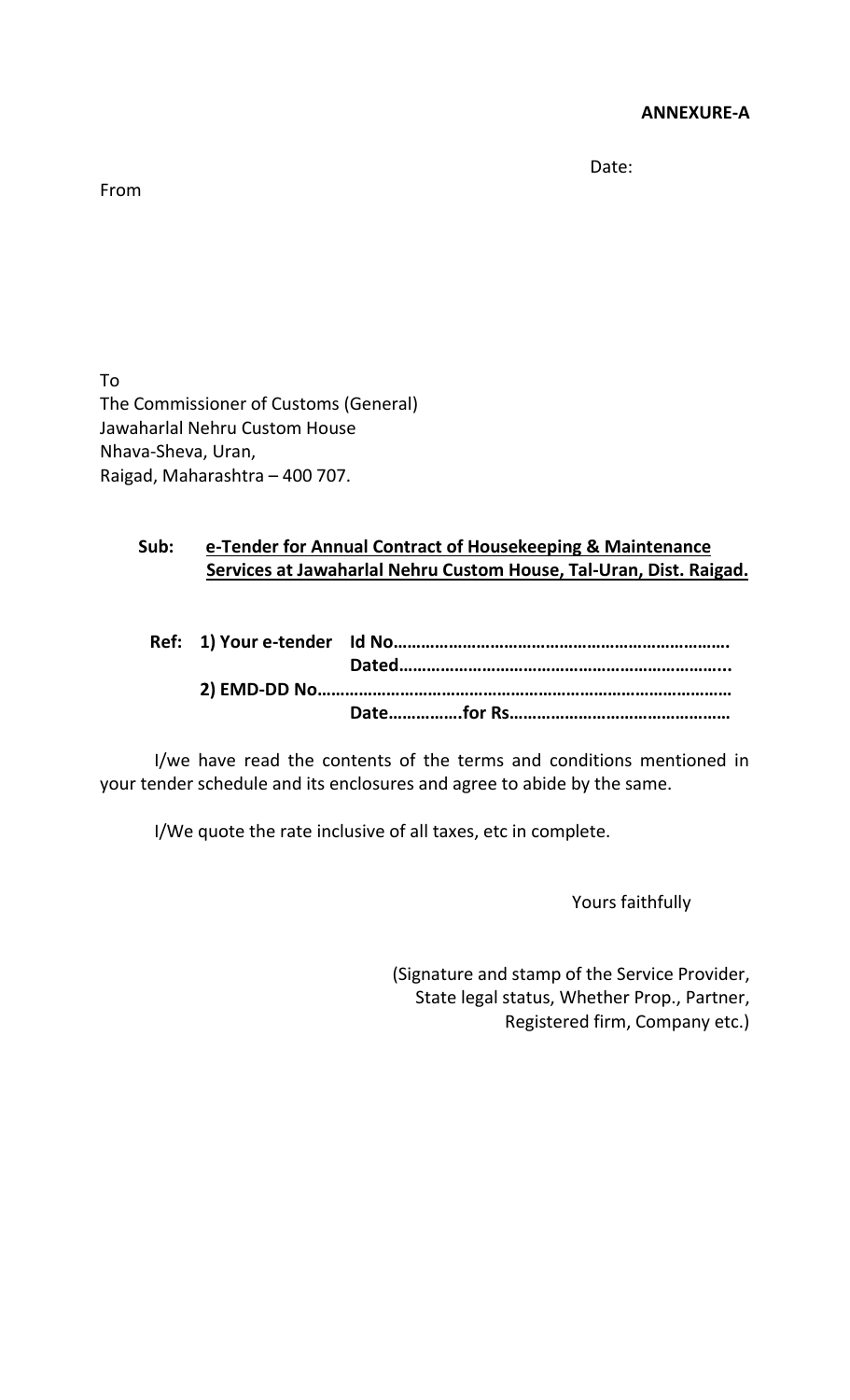## **SCOPE OF THE WORK:**

The scope of work is as under:

- i. Maintaining this Custom House which is a ground + Seven Storey Building having three Wings at each floor and its open area, terrace of all the wings, vehicle parking area, entrance lobby, corridors, toilets, various Offices, housed in the Custom House. One building with ground + 4 storey & bunglow at Phunde Village Staff Quarter etc. in neat and hygienic condition all throughout the day
- ii. The work also includes cleaning, wiping and dusting the floor area, steps, roof, window panes, furniture and other office equipments, removing stains from floors and walls daily; mandatory cleaning of toilets and common area twice a day and also a mandatory deep cleaning with machines of all the custom house twice in a month.
- iii. Shifting, cleaning, arranging of furniture and other items, stores, records stationery etc. from one place to another as required by the administration.
- iv. Providing manpower for services during Conference / Meeting / Seminars in the Custom House.
- v. Removing / disposing the garbage of this Custom House on daily basis to keep the surrounding clean.
- vi. **Description of Infrastructure** : This Custom House and quarters at Phunde village is having the open area of approximately 1,57,298 sq. feet and covered area of ground + seven storey building of three wings at JNCH and one ground + four storey building & one bunglow at Phunde village including Electric Sub-station area + Pump House + DG Set Room + EDI Centre + Garage is of 1,56,153 sq. feet, total area of 3,13,451 Sq. feet.
- vii. **Working Hours** : From 0800 Hrs. to 1700 Hrs. except Sunday. The basic cleaning work will have to begin by 0800 Hrs and shall finish before arrival of the staff members of the department i.e. before 0930 Hrs. However, toilets and common areas need to be cleaned twice in a day failing which pecuniary cut shall be imposed. The contractor shall provide 04 personnel (on adjustment basis from amongst the staff deployed) beyond 1700 Hrs till 1800 Hrs. to meet any exigency. In case of administrative exigency as and when need arises the contractor shall provide his services and personnel especially on National Holidays at no extra cost.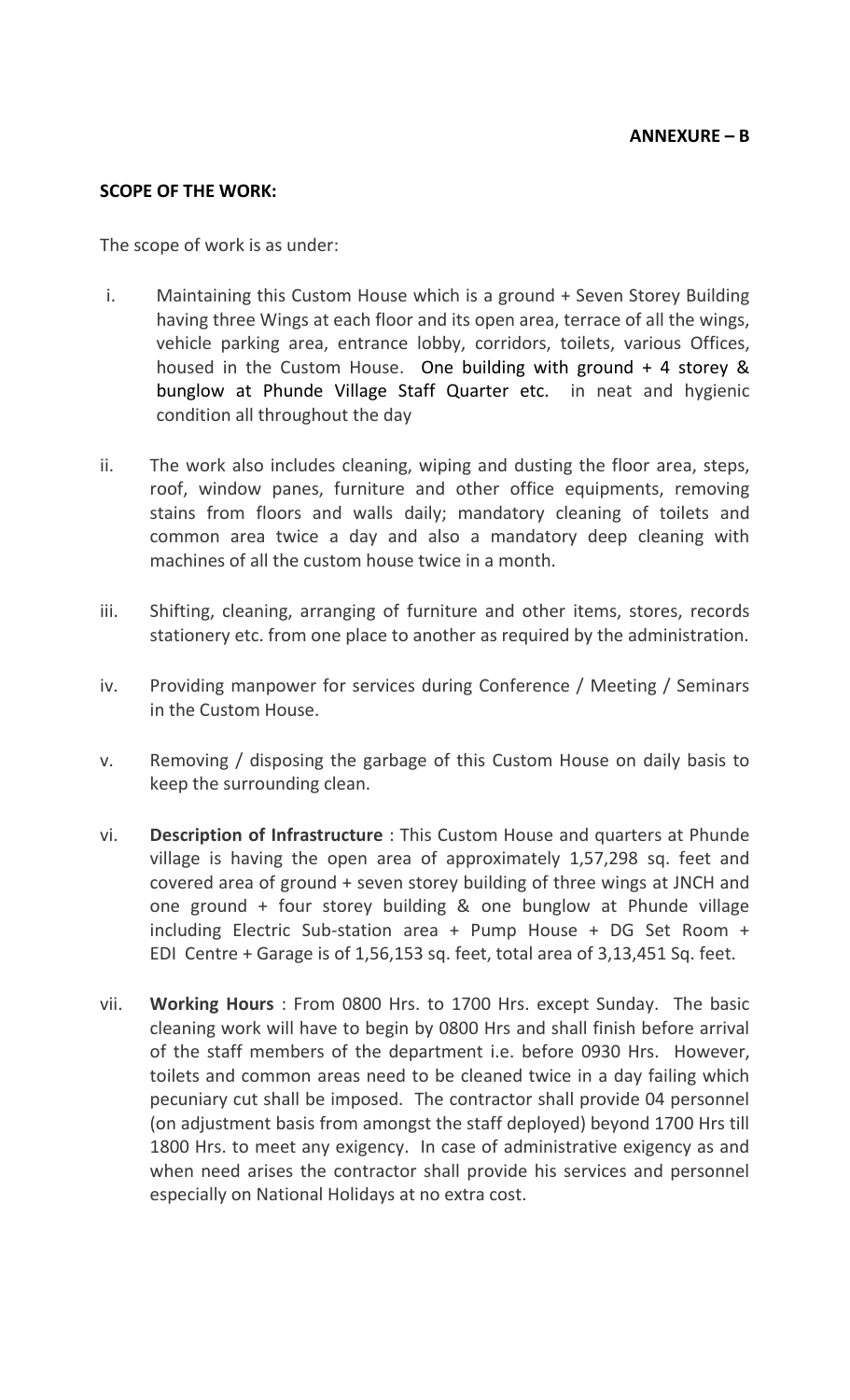#### **PREQUALIFICATION CONDITION:**

- 1. The Bidder should have minimum experience of 05 years of operation in providing Housekeeping & Maintenance Services. Work completion certificate thereof shall be submitted along with the bid.
- 2. The Bidder should submit the attested copies of Income Tax Return (ITR) of last 3 years i.e. 2014-15, 2015-16 & 2016-17. The bidder should submit CA certificate for 03 years turnover i.e. 2013-14, 2014-15 & 2015-16. The turnover for each single year should be minimum Rs.1 crore.
- 3. Attested copies of PAN & GST Registration shall be attached.
- 4. The Bidder shall submit the self certified copies of Provident Fund Registration and challan copies of payment of minimum three months subscription during the period April, 2017 to October, 2017.
- 5. The Bidder shall submit the self certified copies of ESIC Registration and challan copies of payment of minimum three months subscription during the period April, 2017 to October, 2017.
- 6. The Bidder shall submit the self certified copies of Profession Tax Registration and challan copies of payment of minimum three months subscription during the period April, 2017 to October, 2017.
- 7. The Bidder shall submit the self certified copies of Labour Welfare Board Registration.
- 8. The Bidder shall submit the self certified copies of licences viz. Labour Licence and Shop & Establishment.
- 9. The Bidder shall submit Bank Solvency Certificate of Rs.50 lakhs from any Nationalized / Scheduled bank.
- 10. The firm should have a registered / branch office within 50 km radius of this Custom House.
- 11. **Earnest Money Deposit (EMD)** of Rs. 2,50,000/- (Rupee Two Lakh Fifty Thousand Only), if applicable, in way of Demand Draft, in favour of 'The Commissioner of Customs (General), JNCH' should be sent by post / by hand superscripting the envelope with e-Tender id and due date on or before last date of bid submission. Tenders received without requisite Earnest Money will be rejected outrightly. EMD exemptions will be as per Central Govt. rulings.
- 12. The Bidder should have adequate cleaning equipments such as single disk scrubbing machine, jet spray machine, glass cleaning kit & vacuum machines etc. An inventory of such cleaning equipments duly self attested to be submitted.
- 13. The bidder should not have been disqualified by any Govt. / Semi Govt. organization for similar work in the past. Self declaration to this effect must be submitted at the time of bid submission.
- 14. The bidder shall submit self certification that the bidder does not have any police record or anything similar against them.
- 15. The Service Provider having ISO 9001 certification may be given preference.

**SUBMISSION OF BIDS** : Bids have to be submitted through online mode only on www.eprocure.gov.in, the attested documents should be uploaded through the same online portal only. Hard copy of the bid documents (except EMD) will not be accepted in this e-Tender.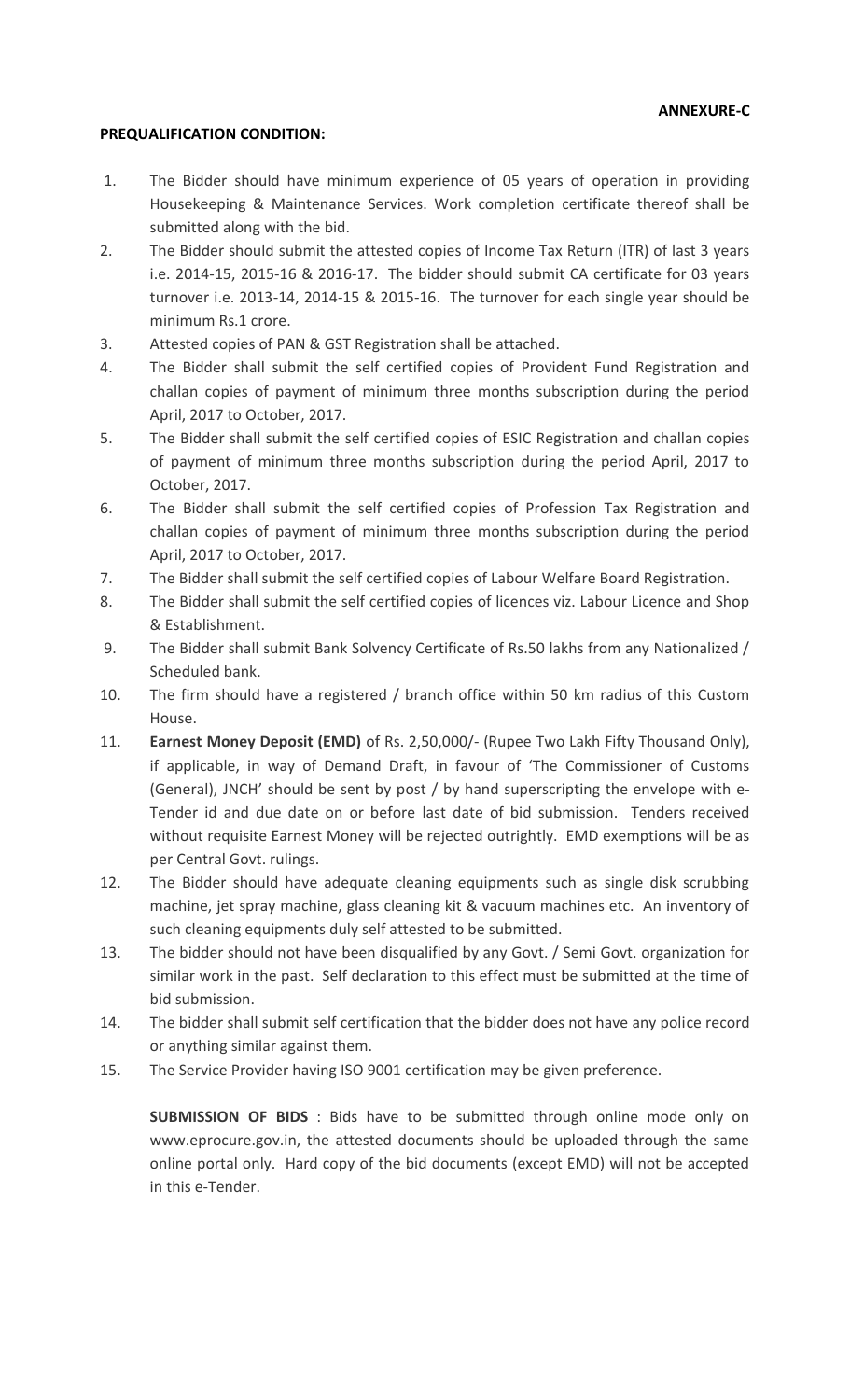#### **TERMS AND CONDITIONS:**

- 1. The work shall be done on all week days except Sundays.
- 2. Earnest Money Deposit (EMD) of Rs.2,50,000/- (Rupee Two Lakh Fifty Thousand Only), if applicable, in way of Demand Draft, in favour of 'The Commissioner of Customs (General), JNCH' should be sent by post / by hand superscripting the envelope with e-Tender id and due date on or before last date of bid submission. Tenders received without requisite Earnest Money will be rejected outrightly. EMD exemptions will be as per Central Govt. rulings.
- 3. The prevalent taxes and any upcoming taxes including GST or any other Tax applicable on finished work like Works Contract Tax etc. in respect of the contract to be entered into shall be borne by the Service Provider.
- 4. The cleaning material shall be provided by the Custom House for the entire period of contract; therefore, the House Keeping Agency shall quote their bid keeping in mind of the same.
- 5. There shall be a separate sweeper-cum-cleaner on each wing of every floor. In order to clean and maintain ladies toilets, one lady sweeper-cum-cleaner should be employed on every floor. All the toilets need to be cleaned twice a day. One attendant should be deployed round the clock for Guest House situated at 1st floor, C Wing. All sweepers should be in neat and proper uniform, bearing the name of the House Keeping Agency. The service provider shall supervise himself or through his supervisor, the job of all workers on hourly basis and work done should be recorded on printed job cards and he would submit a written report to the Superintendent, CHS Section every day. Considering the total area and as per past experience of this custom house, the minimum number of employees shall not be less than 35.
- 6. Preference will be given to House Keeping Agencies willing to deploy local youth. Selected Agency will be appointed on experimental basis for the first three months for evaluation of their performance, if not found satisfactory, their appointment will be summarily terminated.
- 7. Insurance cover protecting the agency against all claims applicable under the Workmen's Compensation Act, 1948 shall be obtained by the Service Provider. The Service Provider shall arrange necessary Insurance cover for any persons deployed by him even for short duration. This Office shall not entertain any claim arising out of mishap, if any that may take place while discharging the duties by the labour provided for outsourcing by the Service provider. In the event of any liability / claim falling on this Commissionerate, the same shall be reimbursed/indemnified by the Service Provider.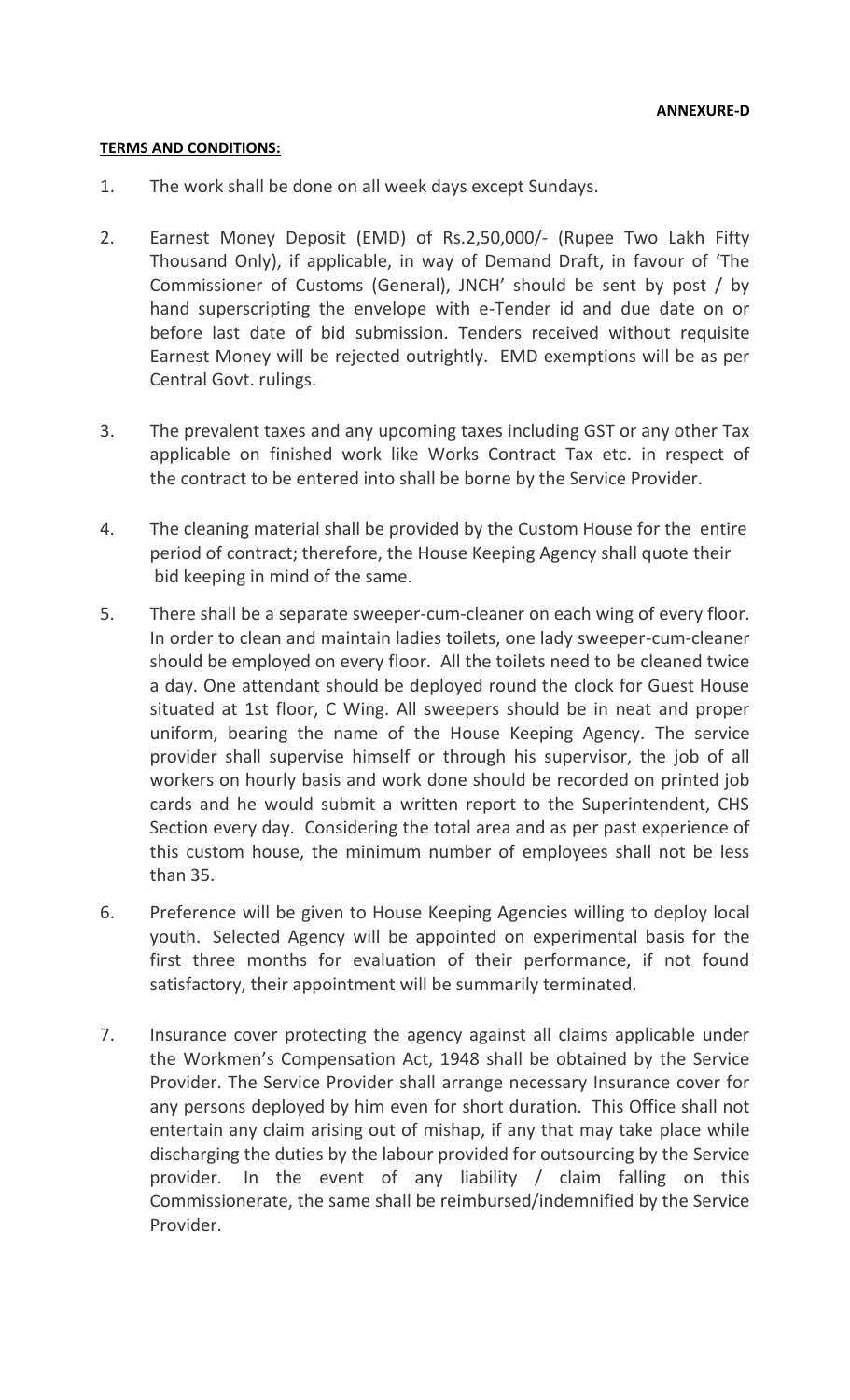- 8. The Bidder should strictly follow Minimum Wages Act (Central Government) and other Allied Labour Laws in respect of wages, variable dearness allowance and all the other benefits to the House Keeping Workers. It is also the responsibility of the Bidder to subscribe to Employees Provident Fund, Insurance Scheme, Bonus etc. The deduction towards EPF and ESI etc. be factored in rates being quoted on per square feet per month basis and the same would not be payable over and above rates thus quoted. He should submit the details of such payments every month before the release of payment else payment would not be released till compliance.
- 9. The Service provider shall indemnify and keep this Office indemnified against all acts of negligence, dishonesty or misconduct of the personnel engaged and this office shall not be liable for any damages or compensation to any personnel or third party.
- 10. The Service Provider is responsible for payment of monthly salary including leave salary, bonus, gratuity etc. to the personnel as applicable to them under Law. The Service Provider should ensure that wages are paid on time every month. i.e. within 1st week of following month. The payment to Service Provider would be released once salaries to his employees are paid (declaration in this regard to be provided with every bill) and a certificate to this effect is produced by Service Provider.
- 11. No other person except Service provider's authorized representative shall be allowed to enter the Office premises.
- 12. Department will not be responsible for any dispute between Service Provider and workers of the Service Provider.
- 13. At the time of submission of bill for payment, the Service provider should submit proof for the previous payment made towards statutory liabilities like EPF, ESI etc. in respect of all the engaged personnel.
- 14. Payment to the Service Provider will be made by on presentation of the Bill with details of EPF/ESI contribution. Income Tax shall be deducted at source as per the rates notified by the Income Tax Department.
- 15. All damages caused by the personnel to the property of the Department shall be recovered from the Service Provider.
- 16. The contract will be for a maximum period of one year. This Office reserves the right to extend the contract further, subject to satisfactory performance of the Service Provider.
- 17. This Office reserves the right to extend the date of bid submission / opening of bids or to cancel the tender at any stage, without assigning any reason thereof.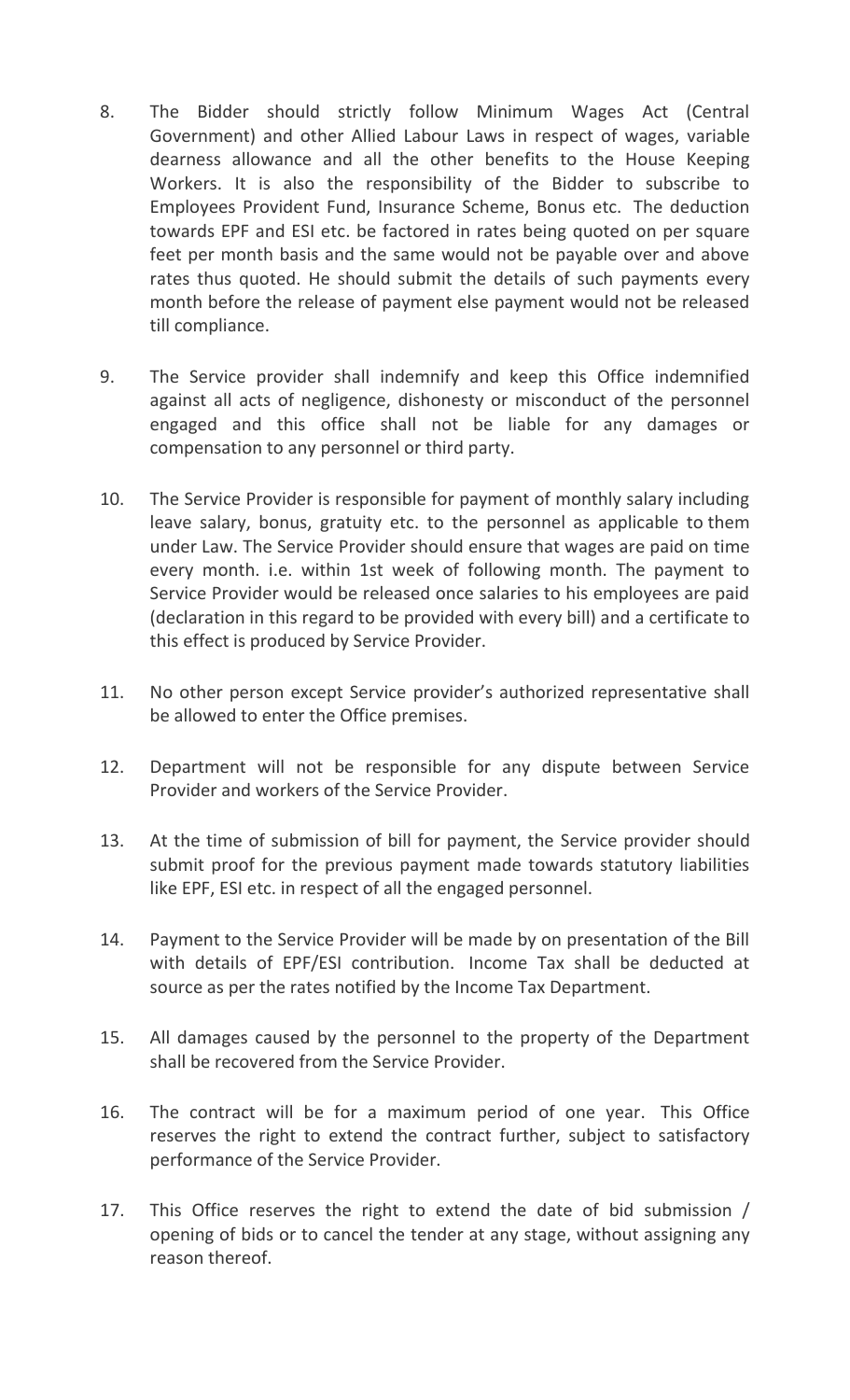- 18. The Service Providers are required to submit the complete rates / quotations only after satisfying each and every condition laid down in the terms and conditions.
- 19. Rates / Quotations should be submitted and signed by the firm with its current business address.
- 20. The Service Provider shall read each page of this Tender document and all other enclosures appended to it. No complaints / representation will be entertained thereafter.
- 21. The Service providers must comply with the rates / quotations, specification and all terms and conditions of contract
- 22. The Successful Bidder shall make an Agreement with 'The JNCH' as per the terms & conditions along with an Indemnity Bond ensuring that any legal issues in respect of payments of employees arising out of this contract will be their responsibility and they will bear all expenses related to it.
- 23. The Successful Bidder is required to submit Performance Security equal to 10% amount of the total bidding amount of the entire year, in the form of Bank Guarantee with auto renewal clause from any nationalized / scheduled bank.
- 24. 'The JNCH' reserves the right to accept / reject any or all tenders received without assigning any reasons thereof. Quotations received later than the stipulated date will not be entertained under any circumstances.
- 25. Tenders shall be valid for a period of ninety days from the date of opening of the tenders and the bidder shall not withdraw his tender prior to the expiry of the validity period. In case of withdrawal at any subsequent stage, the EMD shall be forfeited.
- 26. For any clarification, site inspection etc, bidders may contact the Superintendent of Customs (Preventive), CHS Office, 1st floor, 'C' Wing of this Custom House on any working day between 10.00 am to 5.00 pm or through Phone No. 022-2724 4901.
- 27. This Custom House and quarters at Phunde village is having the open area of approximately 1,57,298 sq. feet and covered area of ground + seven storey building of three wings at JNCH and one ground + four storey building & one bunglow at Phunde village including Electric Sub-station area + Pump House + DG Set Room + EDI Centre + Garage is of 1,56,153 sq. feet, total area of 3,13,451 Sq. feet. The Service provider shall quote their rate only on per square foot per month basis.
- 28. The bidders should quote their rate only on per square foot per month basis and not based on the number of persons to be deployed or per persons basis.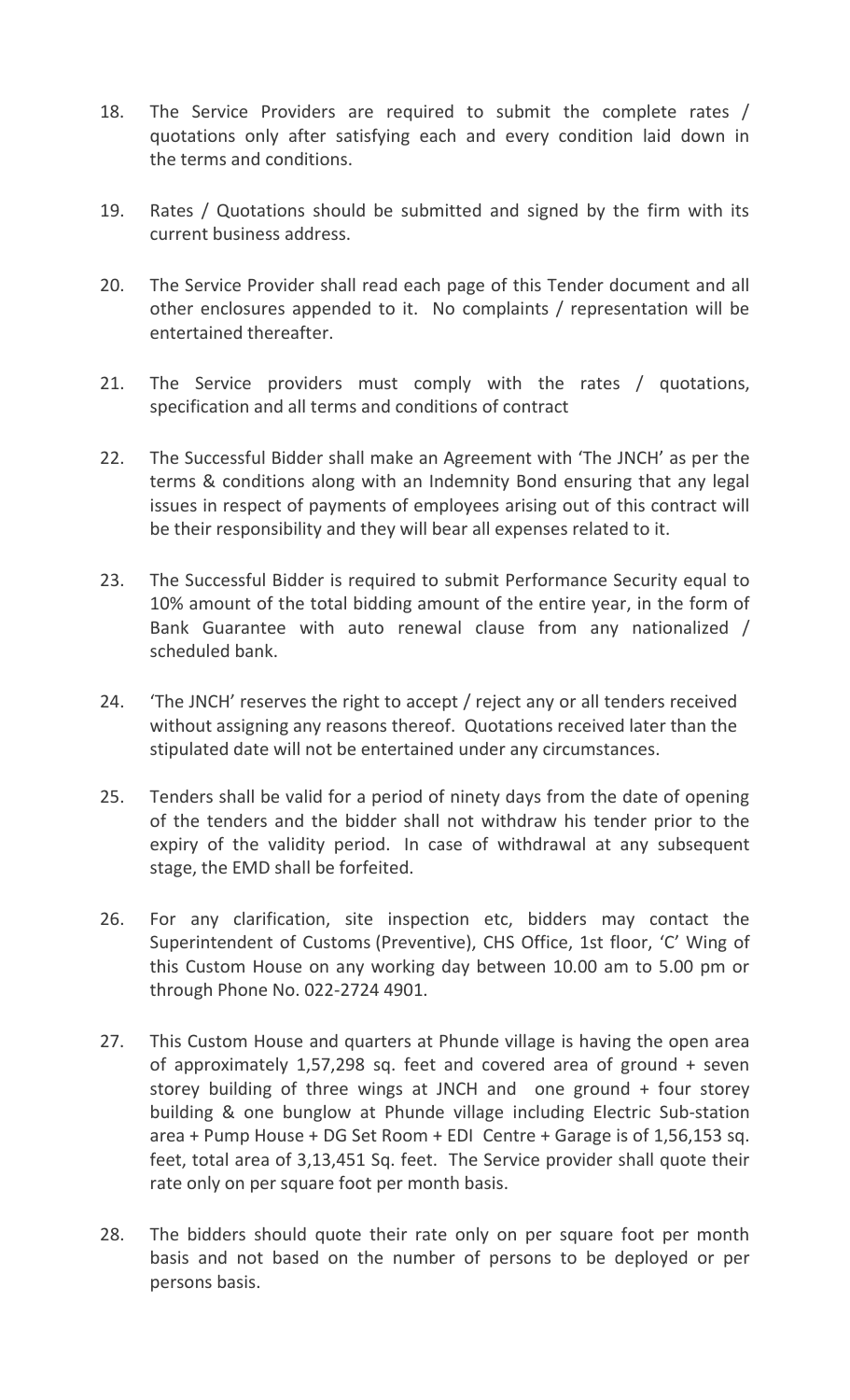- 29. The contractor shall not subcontract or outsource the contract work in any manner.
- 30. The details of the employees such as photographs, documents for address (permanent/present), Birth Certificate / Proof of Birth date and contact numbers should be given to this Department for record purpose and any changes / alteration in this regard should be intimated immediately to the undersigned.
- 31. The contractor shall deploy only such personnel as Housekeeping & Maintenance personnel who can be legally deployed for the job and shall furnish NOC from the local police authorities.
- 32. The contractor shall take proper insurance cover for its personnel at its own cost.
- 33. Based on the level of dissatisfaction of service, this office reserves the right of a pecuniary cut in monthly payment in the categories of 5%-10%-15%. The same shall be determined by analysis of daily inspection report.
- 34. Financial bids should be quoted in the format attached, total amount for the contract will be considered final inclusive of all the taxes and variable dearness allowance and will remain the same throughout the duration of the contract.
- 35. Penalty @ Rs. 500/- per day will be imposed for non-disposal of garbage from building and compound.
- 36. Last date and time for accepting tender will be **01.01.2018 (1730 Hrs)** and the tenders will be opened in the presence of Tender Committee. While opening of the Bids, the bidders may remain present (if they wish). The important dates for bid opening are:

| Technical Bid opening -   | $2nd$ January, 2018 at 1100 Hrs.  |
|---------------------------|-----------------------------------|
| Financial Bid opening $-$ | $11th$ January, 2018 at 1100 Hrs. |

 **(J. G. JADHAV)** ASSTT. COMMISSIONER OF CUSTOMS CHS SECTION, JNCH.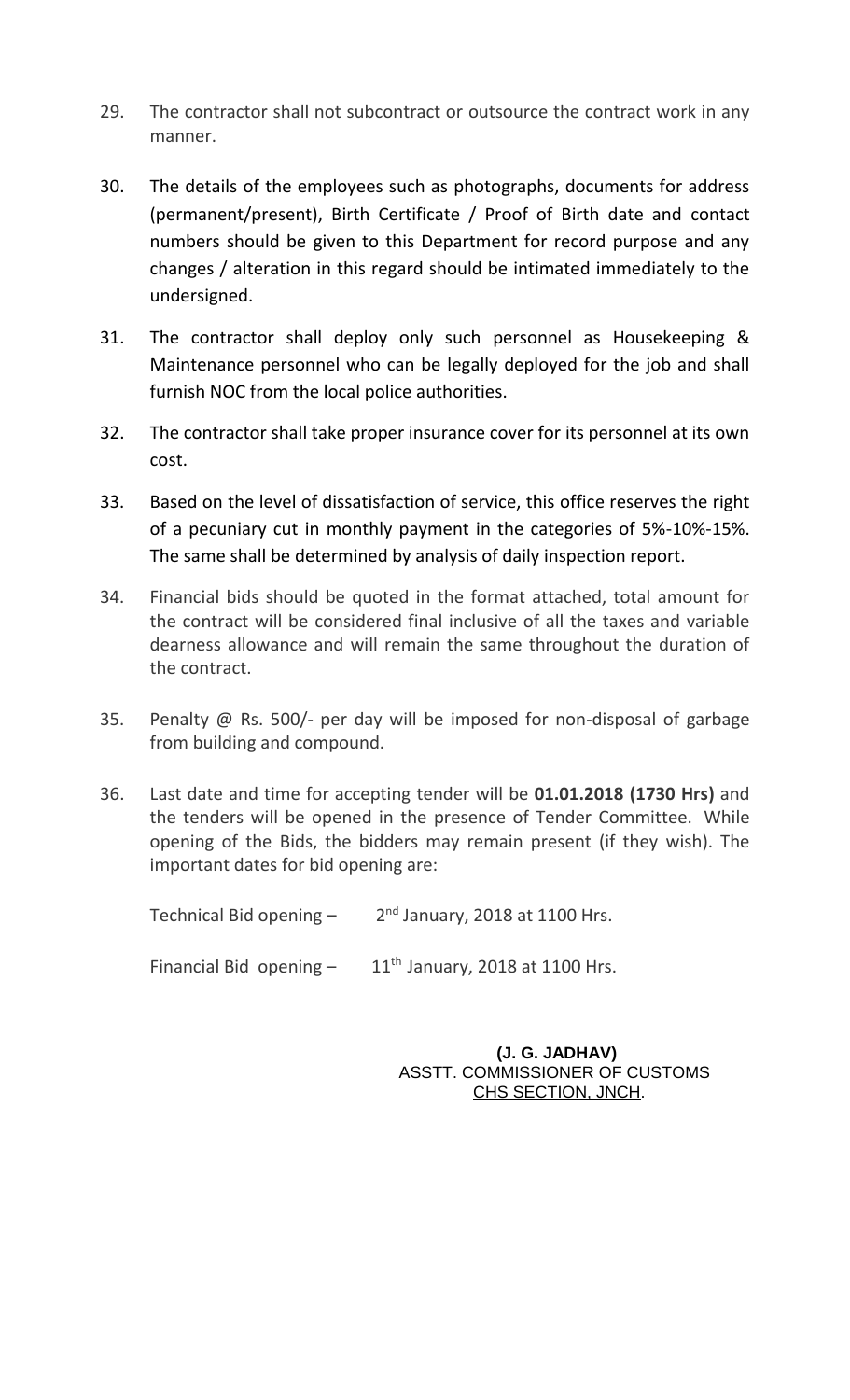#### **ANNEXURE-E**

### **PART-I**

### **FORMAT FOR TECHNICAL BID**

| Sr.<br>No. | <b>Particulars</b>                                                                | <b>Details</b> |
|------------|-----------------------------------------------------------------------------------|----------------|
| 1.         | Name of "The Service Provider"                                                    |                |
|            | Full address of the Service Provider                                              |                |
|            | Telephone no.                                                                     |                |
|            | Fax No.                                                                           |                |
|            | Email:                                                                            |                |
|            | Name of Representative with contact details                                       |                |
| 2.         | Bank details with MICR & IFSC code (submit                                        |                |
|            | mandate form for ECS payment)                                                     |                |
| 3.         | PAN of the firm                                                                   |                |
| 4.         | <b>GST Registration Number</b>                                                    |                |
| 5.         | Work Completion Certificate (5 years)                                             |                |
| 6.         | Income Tax Returns of last 3 years i.e. 2014-15,                                  |                |
|            | 2015-16 & 2016-17.                                                                |                |
| 7.         | C.A. Certificate for turnover 2013-14, 2014-15 &                                  |                |
|            | 2015-16.                                                                          |                |
| 8.         | Profession Tax Registration Number & challan                                      |                |
|            | copies of payment of minimum three months                                         |                |
|            | subscription during the period April, 2017 to                                     |                |
|            | October, 2017.                                                                    |                |
| 9.         | Provident Fund Registration Number & challan                                      |                |
|            | copies of payment of minimum three months                                         |                |
|            | subscription during the period April, 2017 to                                     |                |
|            | October, 2017.                                                                    |                |
| 10.        | ESIC Registration Number & challan copies of                                      |                |
|            | payment of minimum three months subscription                                      |                |
|            | during the period April, 2017 to October, 2017.                                   |                |
| 11.        | Labour Welfare Board Registration Number                                          |                |
| 12.        | Labour Licence Registration Number                                                |                |
| 13.        | Shop & Establishment Licence                                                      |                |
| 14.        | Bank Solvency Certificate of Rs.50 Lakhs from any<br>Scheduled/Nationalized Bank. |                |
| 15.        | Whether company / firm or its branch office is                                    |                |
|            | within 50 km radius of JNCH.                                                      |                |
| 16.        | Self declaration that the Service Provider does not                               |                |
|            | have any police record or anything similar against                                |                |
|            | them.                                                                             |                |
| 17.        | Details of EMD                                                                    |                |
| 18.        | Inventory of cleaning equipments                                                  |                |
| 19.        | Black listed by any PSU banks/Govt. organizations.                                | Yes/No         |
|            | (Self Certification to be given)                                                  |                |
| 20.        | ISO 9001 (Preferable)                                                             |                |

**Note:** 1. Attested Photo copies of above for proof should be attached.

2. Original copies should be provided at the time of award of contract.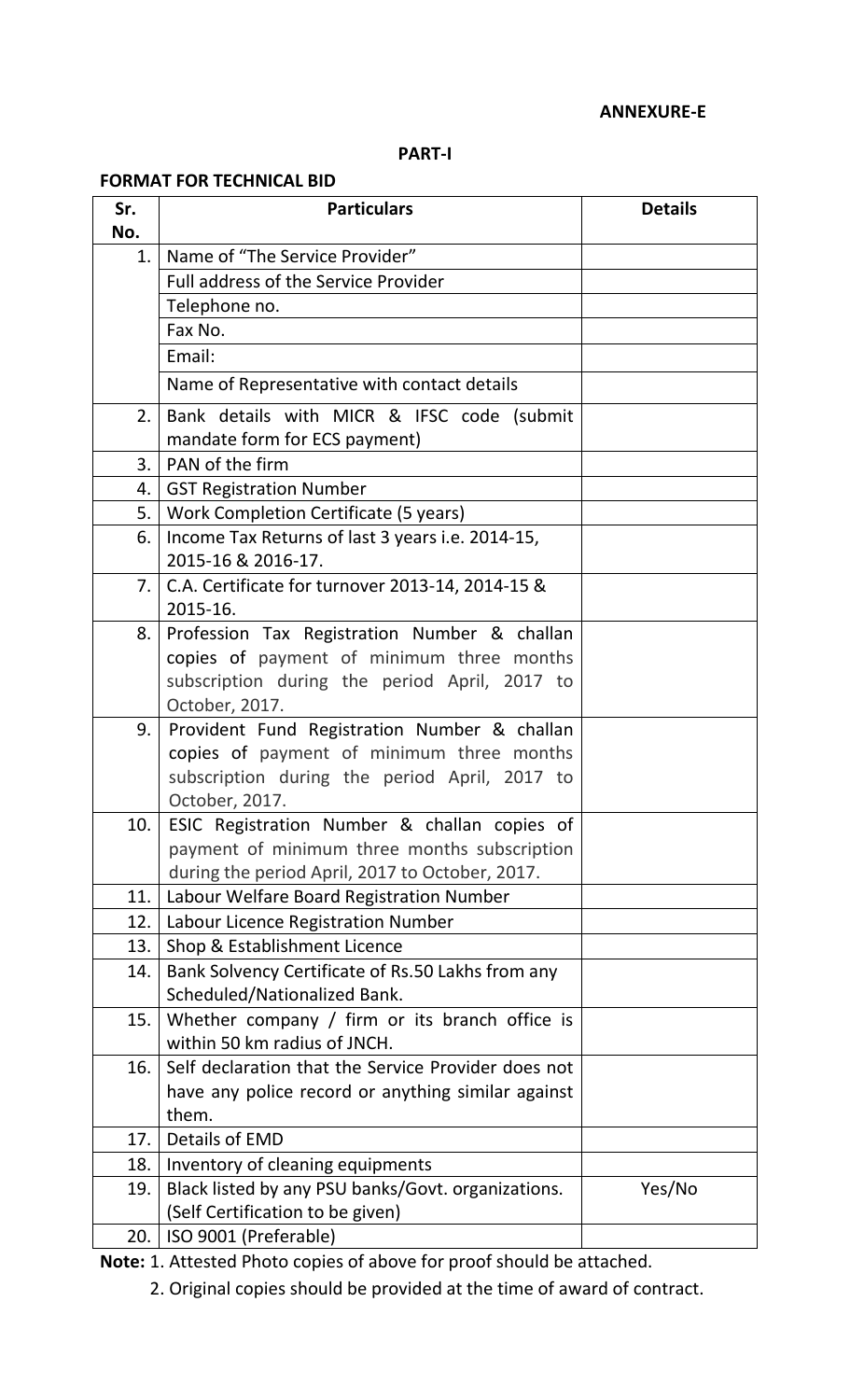## **PART-II**

## **-DECLARATION-**

- 1. I ............................................... Son / Daughter / Wife of Shri ................................................ Proprietor / Partner / Director / authorized signatory of ................................ competent to sign this declaration and execute this tender document;
- 2. I have carefully read and understood all the terms and conditions of the tender and undertake to abide to them;
- 3. The information / documents furnished along with the above application are true and authentic to the best of my knowledge and belief. I / we, am / are well aware of the fact that furnishing of any false information / fabricated document would lead to rejection of my tender at any stage besides liabilities towards prosecution under appropriate law;
- 4. I understand that in case any deviation is found in the above statement at any stage, the concern shall be blacklisted and shall not have any dealing with the Department in future.

Signature of authorized person

Name & Seal

Date :